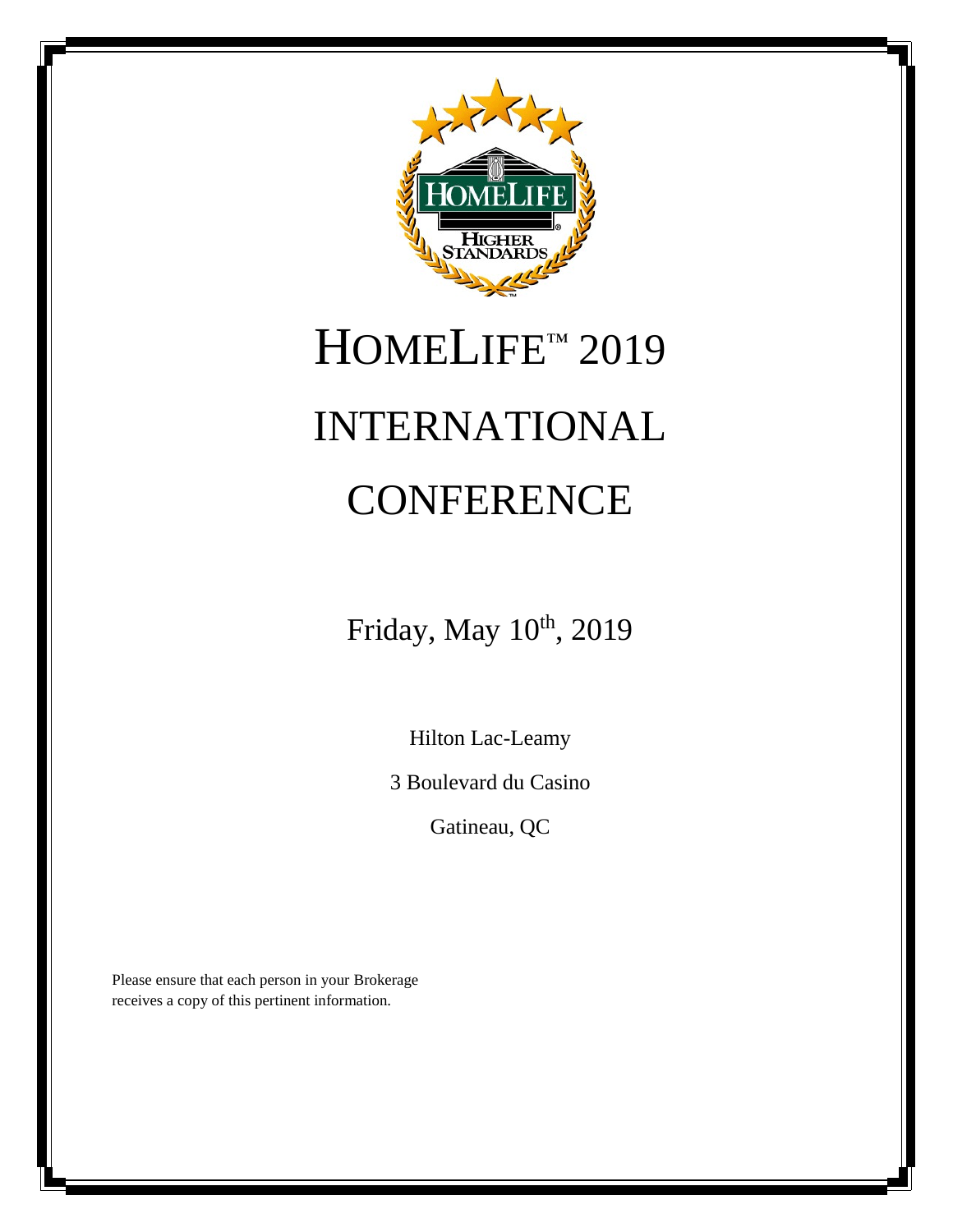

## **CONFERENCE REGISTRATION INFORMATION**

All Conference Activities will take place at the Hilton Lac-Leamy in Gatineau, Québec. All those attending must register prior to March 13<sup>th</sup>, 2019.

#### **Delegate for Friday, May 10 th, 2019**

- Tradeshow with Lite Fare Breakfast
- Meet, Greet and Photo opportunity
- National Awards Presentation
- Gala Luncheon with pre-selected entrée
- Door Prizes
- Keynote Address by HomeLife Founder and CEO, **Andrew Cimerman**
- Top National Awards and Club Awards Presentation
- Grand Prize Draw (you must be present to win)

### **Attendance Fee: \$125.00 USD Children's Fee: (Children 12 and under) \$60.00 USD**

Please complete the online Registration Form prior to Wednesday, March 13<sup>th</sup>, 2019.

Once your online registration and payment are received, a confirmation email will be provided.

#### **Note:**

Only those who are registered will have their names announced to receive their awards.

As you are aware, we will be providing a Cash Bar at the Conference and complimentary wine during the Gala Luncheon. If you drink, drink responsibly. Your co-operation is expected and appreciated. The Venue reserves the right to remove Delegates from our function.

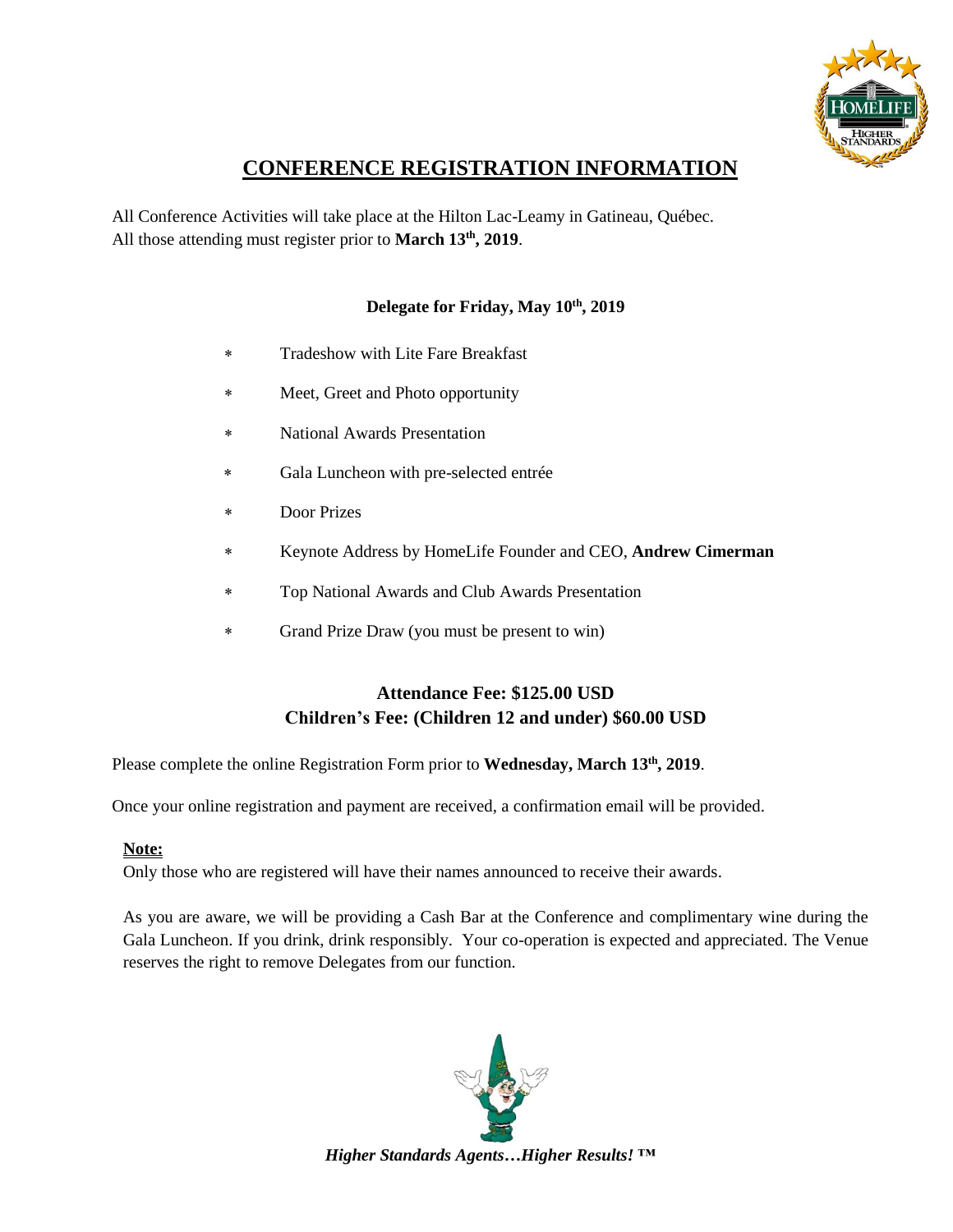## **HOTEL INFORMATION**



We have planned for accommodations at the Hilton Lac-Leamy.

This Gatineau-Ottawa hotel is situated on the shores of Leamy Lake. Hilton Lac-Leamy is interconnected to the spectacular Casino du Lac-Leamy and is only five minutes from downtown Ottawa.

#### **Please Note:**

Rooms are very limited due to tourist activities in the area, especially since the ever-popular Tulip Festival will be ongoing during our Conference.

|                       | <b>Group Information: HomeLife 2019 International Conference</b> |
|-----------------------|------------------------------------------------------------------|
| <b>Group Code:</b>    | GASD                                                             |
| Check-in:             | 8-MAY-2019                                                       |
| Check-out:            | 11-MAY-2019                                                      |
| <b>Hotel Name:</b>    | <b>Hilton Lac-Leamy</b>                                          |
| <b>Hotel Address:</b> | 3 Boulevard du Casino                                            |
|                       | Gatineau, QC                                                     |
|                       | <b>J8Y 6X4</b>                                                   |

#### **Reservation Link:**

[https://secure3.hilton.com/en\\_US/hi/reservation/book.htm?inputModule=HOTEL&ctyhocn=YOWO](https://secure3.hilton.com/en_US/hi/reservation/book.htm?inputModule=HOTEL&ctyhocn=YOWOVHF&spec_plan=GASD&arrival=20190508&departure=20190511&cid=OM,WW,HILTONLINK,EN,DirectLink&fromId=HILTONLINKDIRECT) [VHF&spec\\_plan=GASD&arrival=20190508&departure=20190511&cid=OM,WW,HILTONLINK,EN,DirectLink&f](https://secure3.hilton.com/en_US/hi/reservation/book.htm?inputModule=HOTEL&ctyhocn=YOWOVHF&spec_plan=GASD&arrival=20190508&departure=20190511&cid=OM,WW,HILTONLINK,EN,DirectLink&fromId=HILTONLINKDIRECT) [romId=HILTONLINKDIRECT](https://secure3.hilton.com/en_US/hi/reservation/book.htm?inputModule=HOTEL&ctyhocn=YOWOVHF&spec_plan=GASD&arrival=20190508&departure=20190511&cid=OM,WW,HILTONLINK,EN,DirectLink&fromId=HILTONLINKDIRECT)

#### **Phone Number: 1-866-488-7888 Room Rates for Deluxe Guest Room: \$205.00 CAD**

Rates are for Single and Double Occupancy and are subject to all applicable taxes. \$25.00/person/day for triple or quad accommodations.

Added values:

- Complimentary outdoor self-parking  $(4,000 \text{ spaces})$ .
- Free Wi-Fi available in all our guest rooms, function space and throughout the complex.
- Complimentary access to fitness centre, open 24 hours.
- 24 hour room service.

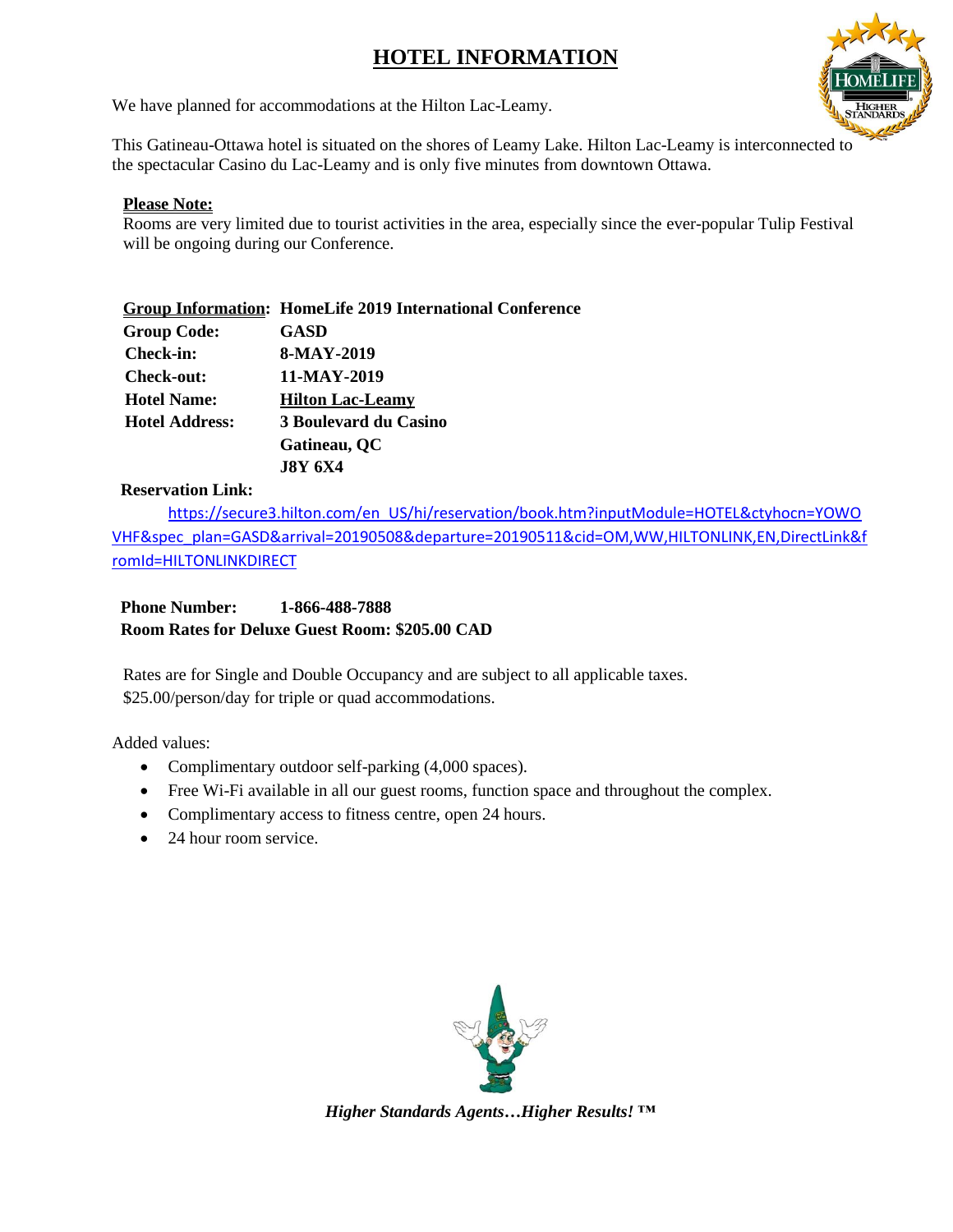## **HOMELIFE 2019 INTERNATIONAL CONFERENCE TENTATIVE AGENDA**



#### **Hilton Lac-Leamy, Gatineau, Québec Ballroom**

| Friday, May 10th, 2019                          |                                                     |
|-------------------------------------------------|-----------------------------------------------------|
| $10:00$ am $-12:30$ pm                          | Tradeshow, Lite Fare Breakfast                      |
| $12:30 \text{ pm} - 2:30 \text{ pm}$            | Welcome to Delegates, Awards Presentation Commences |
| $2:30 \text{ pm} \quad - \quad 3:30 \text{ pm}$ | Gala Luncheon, Door Prizes                          |
| $3:30 \text{ pm} - 4:00 \text{ pm}$             | Keynote Speaker: Andrew Cimerman, Founder and CEO   |
| $4:00 \text{ pm}$                               | Top National Awards and Club Awards Presentation    |

#### **Evening Free**

#### **Please Note:**

- 1. Only those who have registered in advance will have their names announced to receive their awards. Please be present for your category, **as we will not recall your name.**
- 2. All seating for the Gala Awards Event is pre-assigned, this includes all Guests, Spouses and any Children, regardless of age. Therefore, everyone must be registered in advance, **and sit at their assigned tables**.
- 3. Throughout the Awards Ceremony, you will have the opportunity for commemorative photographs with our Founder.
- 4. We will be providing a Cash Bar at the Conference and complimentary wine during the Gala Luncheon. If you drink, drink responsibly. Your co-operation is expected and appreciated.
- 5. Outside alcohol is not permitted by the venue. The venue reserves the right to remove Delegates from our function.

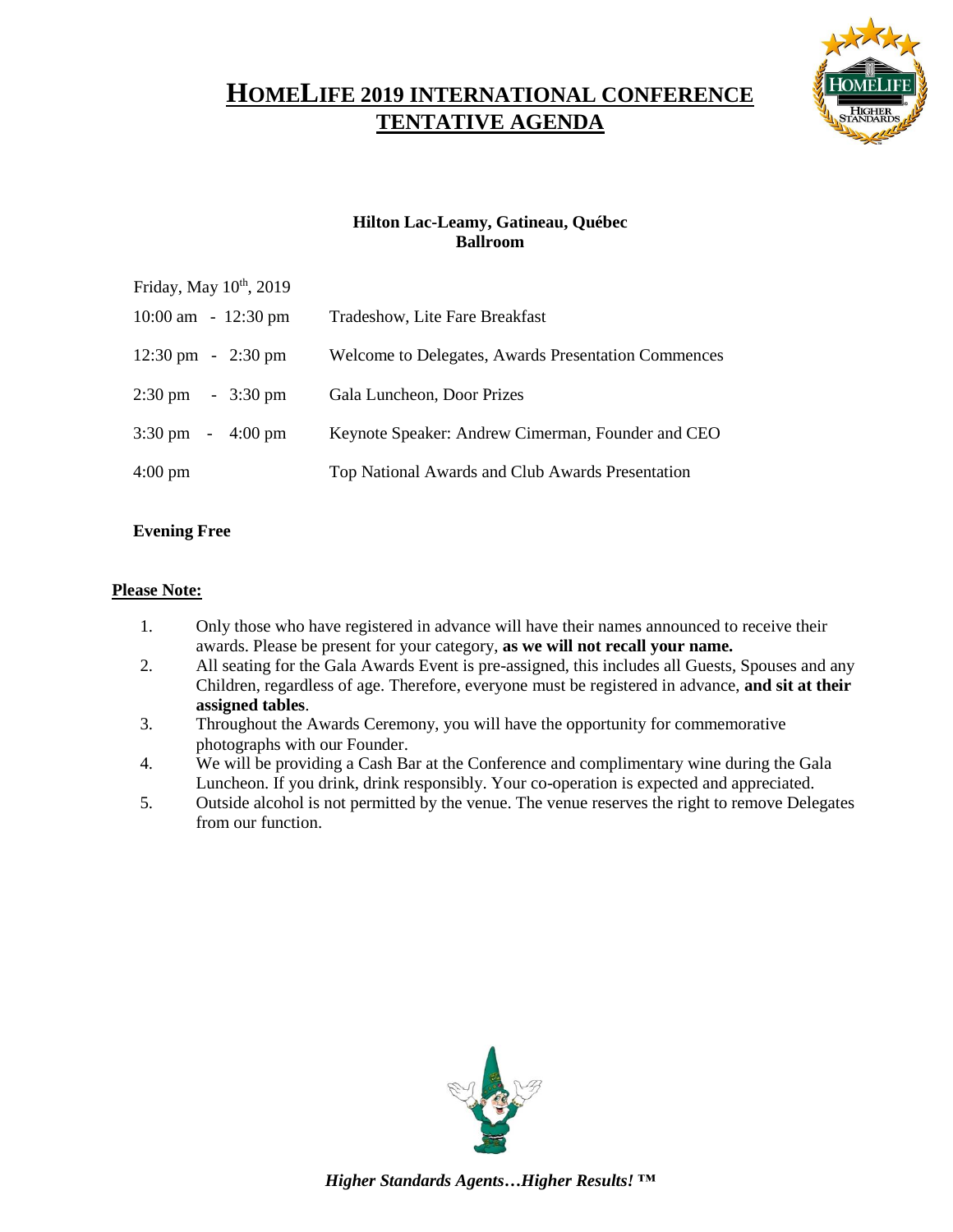

## **TRAVEL THE TRADESHOW TRAVEL TIPS**

## Friday, May 10<sup>th</sup>, 2019

Returning this year, is our very popular "Travel the Tradeshow" where you will have the opportunity to visit all of our Sponsors and Exhibitors in order to collect from them a "Stamp" to place in your passport. Please note the following details:

| <b>Passport Pick-up:</b>  | $10:00am - 12:30pm$                       |
|---------------------------|-------------------------------------------|
| <b>Passport Drop-off:</b> | $12:00 \text{pm} - 12:30 \text{pm}$       |
| <b>Grand Prize Draw:</b>  | 6:00pm (approx.) - Must be present to win |

By visiting all of our Tradeshow participants, not only will you have the opportunity to learn about their products and services, you will be collecting from each of them a "Stamp" to place into the corresponding box in your passport. Once all of your stamps have been collected, you will be eligible to enter the **Grand Prize Draw,** subject to the following Terms and Conditions:

- **1. Only one Passport per Delegate.**
- **2. Delegate must be 18 years of age or older to participate.**
- **3. Print your name and HomeLife Office on the Front of the Passport.**
- **4. Collect booth stickers to cover all of the numbered squares.**
- **5. To be eligible for the Grand Prize you must place your fully completed Passport in the ballot box in the Tradeshow area between 12:00pm and 12:30pm on Friday, May 10th, 2019.**
- **6. Incomplete or unidentified ballots will be disqualified.**
- **7. Grand Prize Draw will occur after the Awards Presentation at approximately 6:00pm.**
- **8. You must be present during the Grand Prize Draw to claim your prize.**

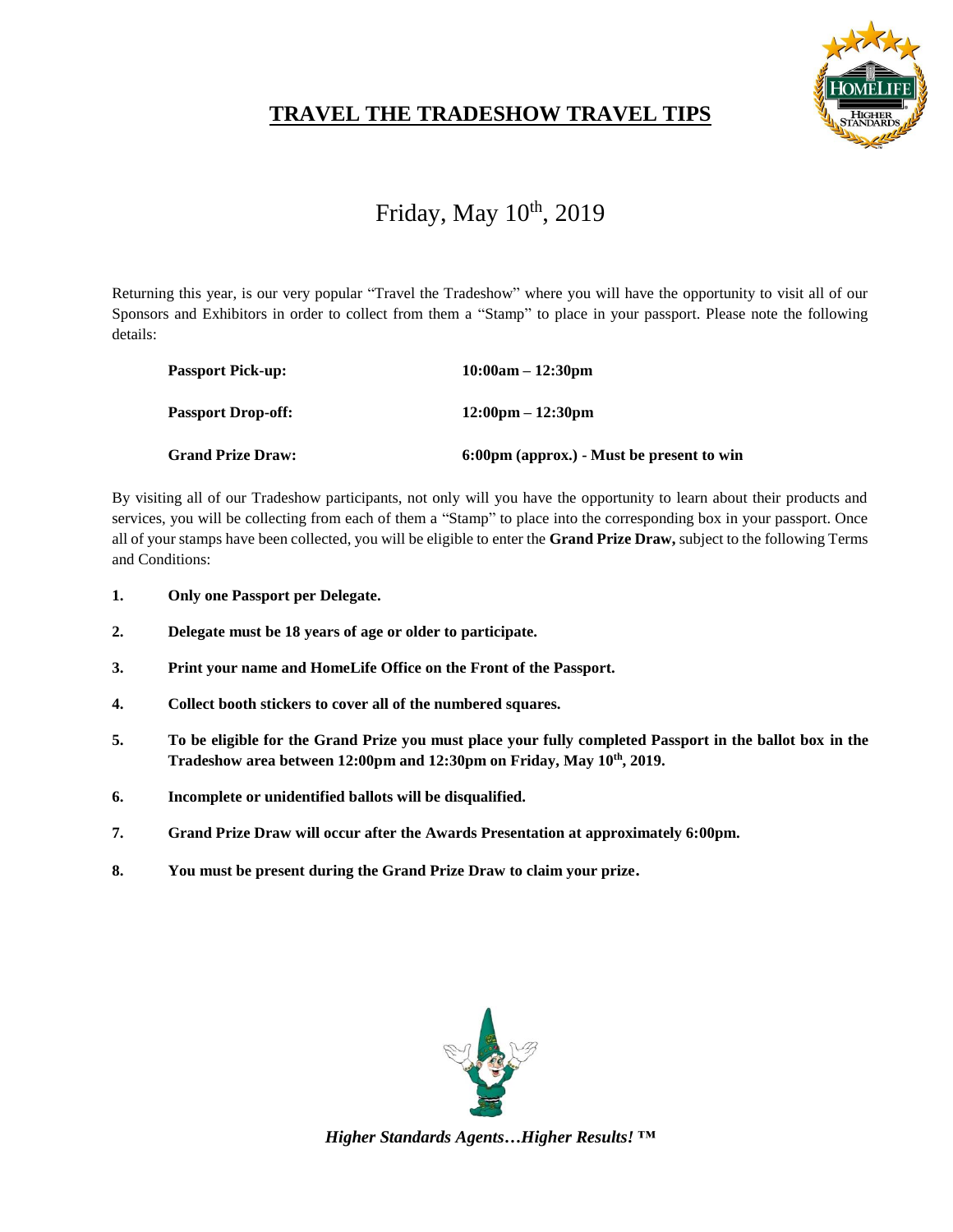

## *REGISTRATION FORM (One Per Delegate)*

HomeLife 2019 International Conference May 10<sup>th</sup>, 2019 Hilton Lac-Leamy, Gatineau, Québec

| Name:                           |                                                    |                                                                                                                                                                                                                                                                                                                                  |                                                                                                                                                                                                                                                                                                                                                   |
|---------------------------------|----------------------------------------------------|----------------------------------------------------------------------------------------------------------------------------------------------------------------------------------------------------------------------------------------------------------------------------------------------------------------------------------|---------------------------------------------------------------------------------------------------------------------------------------------------------------------------------------------------------------------------------------------------------------------------------------------------------------------------------------------------|
|                                 |                                                    |                                                                                                                                                                                                                                                                                                                                  | (Please ensure the name registered above is identical to the name shown on your Award Winner Letter).                                                                                                                                                                                                                                             |
| Office:                         |                                                    |                                                                                                                                                                                                                                                                                                                                  |                                                                                                                                                                                                                                                                                                                                                   |
| Address:                        |                                                    |                                                                                                                                                                                                                                                                                                                                  |                                                                                                                                                                                                                                                                                                                                                   |
| Zip Code:                       | <u> 1990 - John Stein, Amerikaansk politiker (</u> |                                                                                                                                                                                                                                                                                                                                  |                                                                                                                                                                                                                                                                                                                                                   |
| Phone:                          |                                                    | $\Gamma$ and $\Gamma$ and $\Gamma$ and $\Gamma$ and $\Gamma$ and $\Gamma$ and $\Gamma$ and $\Gamma$ and $\Gamma$ and $\Gamma$ and $\Gamma$ and $\Gamma$ and $\Gamma$ and $\Gamma$ and $\Gamma$ and $\Gamma$ and $\Gamma$ and $\Gamma$ and $\Gamma$ and $\Gamma$ and $\Gamma$ and $\Gamma$ and $\Gamma$ and $\Gamma$ and $\Gamma$ |                                                                                                                                                                                                                                                                                                                                                   |
|                                 |                                                    |                                                                                                                                                                                                                                                                                                                                  | Registration Deadline: Wednesday, March 13th, 2019<br>Adults: May 10 <sup>th</sup> , 2019 \$125.00 USD<br>Children 12 and Under: May 10 <sup>th</sup> , 2019 \$60.00 USD                                                                                                                                                                          |
|                                 |                                                    |                                                                                                                                                                                                                                                                                                                                  | (Lite Fare Breakfast, Gala Luncheon, Awards Ceremony, Tradeshow, Door Prizes)                                                                                                                                                                                                                                                                     |
|                                 |                                                    |                                                                                                                                                                                                                                                                                                                                  | <b>Please Note:</b> As you are aware, we will be providing a Cash Bar at the Conference and complimentary wine<br>during the Gala Luncheon. If you drink, drink responsibly. Your co-operation is expected and appreciated.<br>Outside alcohol is not permitted by the venue. The venue reserves the right to remove Delegates from our function. |
| <b>Method of Payment:</b>       |                                                    |                                                                                                                                                                                                                                                                                                                                  |                                                                                                                                                                                                                                                                                                                                                   |
|                                 | Cheque                                             | <b>Mail to:</b>                                                                                                                                                                                                                                                                                                                  | <b>Payable to:</b> HomeLife Realty Services Inc.<br>28 Drewry Avenue, Toronto, ON, M2M 1C8, Canada                                                                                                                                                                                                                                                |
|                                 | Amex                                               |                                                                                                                                                                                                                                                                                                                                  |                                                                                                                                                                                                                                                                                                                                                   |
|                                 | Visa                                               |                                                                                                                                                                                                                                                                                                                                  |                                                                                                                                                                                                                                                                                                                                                   |
|                                 | Mastercard                                         |                                                                                                                                                                                                                                                                                                                                  |                                                                                                                                                                                                                                                                                                                                                   |
| Card Number:                    |                                                    |                                                                                                                                                                                                                                                                                                                                  | Expiry Date: 1                                                                                                                                                                                                                                                                                                                                    |
|                                 |                                                    |                                                                                                                                                                                                                                                                                                                                  |                                                                                                                                                                                                                                                                                                                                                   |
| <b>Total Amount Authorized:</b> |                                                    |                                                                                                                                                                                                                                                                                                                                  |                                                                                                                                                                                                                                                                                                                                                   |

All Registrations are non-refundable. Delegates include all HomeLife Members, Guests, Spouses and any Children, regardless of age